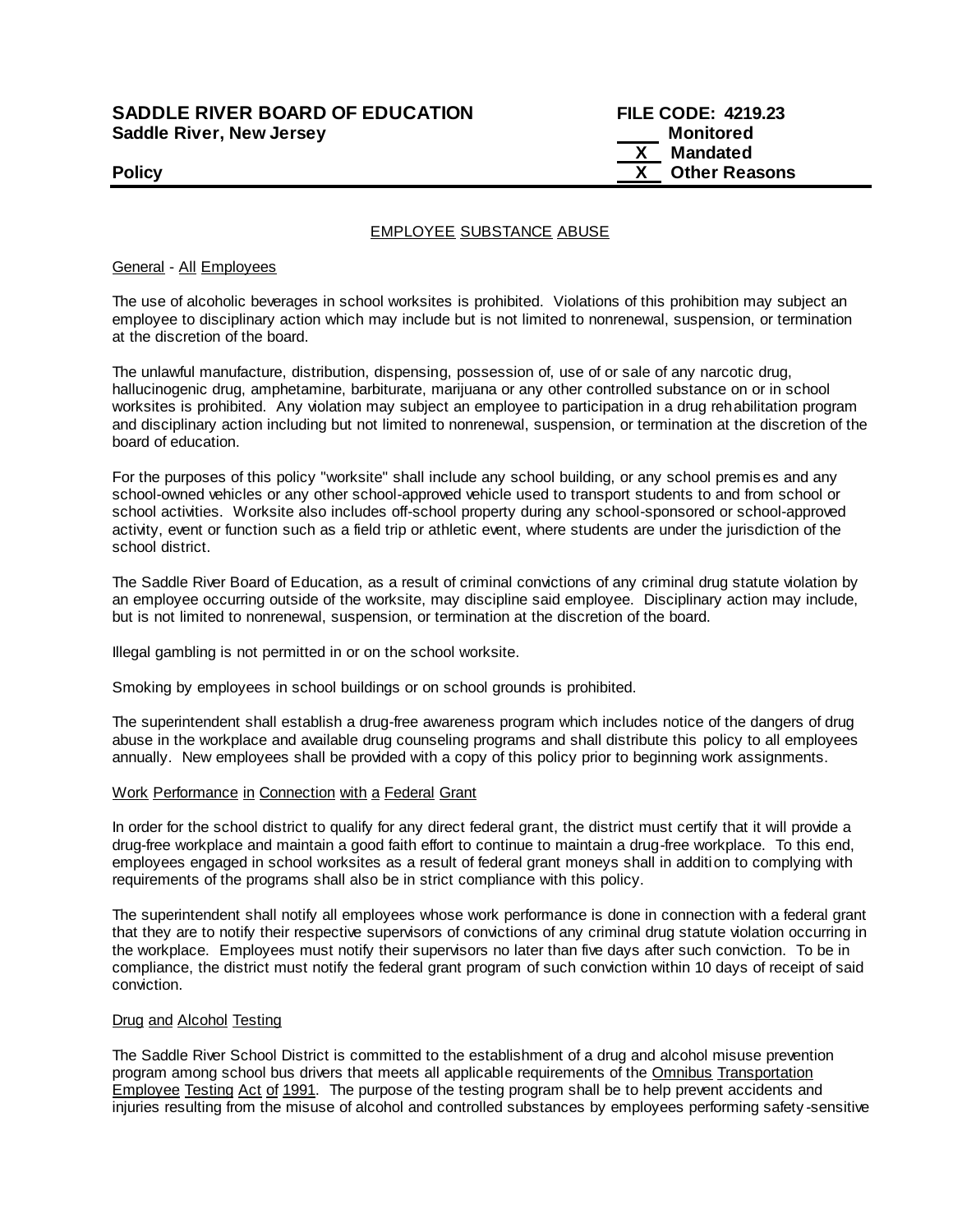# EMPLOYEE SUBSTANCE ABUSE (continued)

functions.

In addition to all prohibitions in the first sections of this policy, all employees with commercial drivers' licenses shall be prohibited from:

- A. The use of any controlled substance on or off duty, unless a written prescription from a licensed doctor or osteopath is provided along with a written statement from the doctor or osteopath that the substance does not adversely affect the employee's ability to safely operate a motor vehicle or perform other safety -sensitive functions;
- B. The misuse of alcohol that could affect performance on the job including use on the job, use during the four hours before performing a safety-sensitive function, having prohibited concentrations of alcohol in their systems while performing a safety-sensitive function and use during eight hours following an accident.

"Controlled substance" in this policy refers to those covered by the Omnibus Act, including, but not limited to, marijuana, cocaine, opiates, amphetamines and phencyclidine (PCP).

All covered applicants and employees shall be subjected to pre-employment or pre-duty, reasonable suspicion, random, post-accident, return-to-duty and follow-up alcohol and drug testing pursuant to procedures set out in the federal regulations. These procedures use an evidential breath testing device for alcohol testing. For controlled substances testing, urine specimen collection and testing by a laboratory certified by the U.S. Department of Health and Human Services shall be required.

Pre-employment testing shall be administered to an applicant offered a position in the district prior to the first time the employee performs any safety-sensitive function for the district. An applicant who tests positive will not be hired for any safety-sensitive position.

Random alcohol testing shall be limited to the time period surrounding the performance of safety -related functions which includes just before or just after the employee performs the safety -related function. Controlled substances testing may be performed at anytime while the employee is at work.

An employee covered by the federal regulations may not refuse to take a required test. Consequences for an employee's refusal shall be the same as for a positive result of the test.

If the testing confirms prohibited alcohol concentration levels or the presence of a controlled substance, the employee shall be removed immediately from safety-related functions in accordance with the federal regulations. Before an employee is reinstated, if at all, the employee shall undergo an evaluation by a substance abuse professional, comply with any required rehabilitation and undergo a return-to-duty test with verified test results.

The board retains the authority consistent with federal law to discipline or discharge any employee who is an alcoholic or chemically dependent and whose current use of alcohol or drugs affects the employee's qualifications for and performance of the job.

The district is not required under federal law requiring drug and alcohol testing to provide rehabilitation, pay for substance abuse treatment or to reinstate the employee. All employment decisions involving reinstatement, termination or dismissal shall be made in accordance with applicable state law, board policies and negotiated agreements.

The district shall maintain records in compliance with the federal regulations in a secure location with controlled access. With the employee's consent, the district may obtain any of the information concerning drug and alcohol testing from the employee's previous employer. An employee shall be entitled upon written request to obtain copies of any records pertaining to the employee's use of alcohol or controlled substances including information pertaining to alcohol or drug tests. Statistical records and reports shall be maintained and made available to the Federal Highway Administration for inspection or audit in accordance with federal regulations.

Records shall be made available to a subsequent employer upon receipt of a written request from an employee,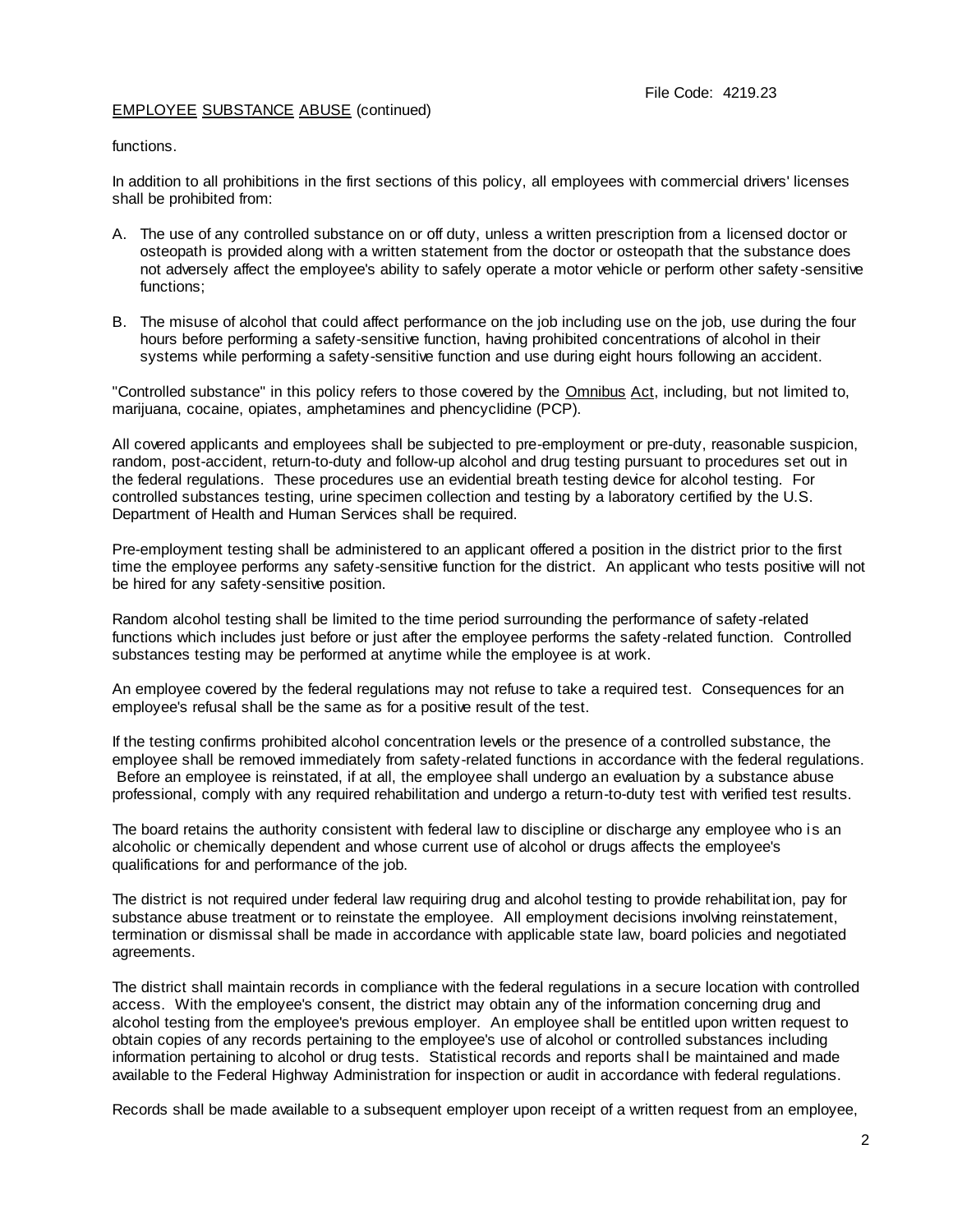# EMPLOYEE SUBSTANCE ABUSE (continued)

and only on the expressly authorized terms of the employee.

The superintendent shall ensure that supervisors receive proper training to administer the drug and alcohol testing program and those employees receive the notifications required by federal regulations.

Transportation contracts approved by the board shall contain assurance that the contractor will establish a drug and alcohol testing program that meets the requirements of federal regulations and this policy and will actively enforce the regulations of this policy as well as federal requirements.

| Adopted:             | March 2007    |
|----------------------|---------------|
| NJSBA Review/Update: | April 2014    |
| Readopted:           | December 2014 |

#### Key Words

Smoking; Drinking; Drugs; Smoking Prohibition; Employee Smoking, Drinking, Use of Drugs on School Premises; Drug Testing; Alcohol Testing

| Legal References: N.J.S.A. 2C:33-16 |                                                                                    |                             | Alcoholic beverages; bringing or possession on school     |
|-------------------------------------|------------------------------------------------------------------------------------|-----------------------------|-----------------------------------------------------------|
|                                     |                                                                                    |                             | property by person of legal age; penalty                  |
|                                     |                                                                                    | N.J.S.A. 2C:35-1 et seq.    | Comprehensive Drug Reform Act 1987                        |
|                                     |                                                                                    | N.J.S.A. 18A:11-1           | General mandatory powers and duties                       |
|                                     |                                                                                    | N.J.S.A. 18A:16-2           | Physical examinations; requirement                        |
|                                     |                                                                                    | <u>N.J.S.A.</u> 18A:27-4    | Power of boards of education to make rules governing      |
|                                     |                                                                                    | employment of teacher, etc. |                                                           |
|                                     |                                                                                    | <u>N.J.S.A.</u> 18A:36-32   | Cigarette coin-operated vending machines;                 |
|                                     |                                                                                    |                             | operation, installation or maintenance on                 |
|                                     |                                                                                    |                             | property used for school purposes; fine                   |
|                                     |                                                                                    | N.J.S.A. 18A:54-20          | Powers of board (county vocational schools)               |
|                                     |                                                                                    | N.J.S.A. 26:3D-55 et seq.   | <u>New Jersey Smoke-Free Air Act</u>                      |
|                                     |                                                                                    | N.J.A.C. 6A:16-6.3          | Reporting students or staff members to law enforcement    |
|                                     |                                                                                    |                             | authorities                                               |
|                                     |                                                                                    | N.J.A.C. 6A:16-6.5          | Confidentiality of student or staff member involvement in |
|                                     |                                                                                    |                             | substance abuse intervention and treatment programs       |
|                                     |                                                                                    | N.J.A.C. 6A:26-12.2(a)4     | Policies and procedures for school facility operation     |
|                                     |                                                                                    |                             |                                                           |
|                                     | Owner-Operator Indep. Drivers Assoc., Inc. v. Pena, 996 F. 2d 338 (D.C. Cir. 1993) |                             |                                                           |
|                                     |                                                                                    |                             |                                                           |
|                                     | New Jersey Constitution, Article. IV, Section VII, Paragraph 2                     |                             |                                                           |
|                                     |                                                                                    |                             |                                                           |

Anti-Drug Abuse Act of 1988

Drug-Free Workplace Act of 1988

34 CFR Part 85.100, Governmentwide Debarment and Suspension (nonprocurement) and Governmentwide Requirements for Drug-Free Workplace (Grants)

42 U.S.C.A. § 31306 et seq. - Alcohol and Controlled Substances Testing

49 C.F.R. Part 40 - Procedures for Transportation Workplace Drug and Alcohol Testing Programs

49 C.F.R. Part 382 - Controlled Substance and Alcohol Use and Testing

49 C.F.R. Part 391 - Qualification of drivers